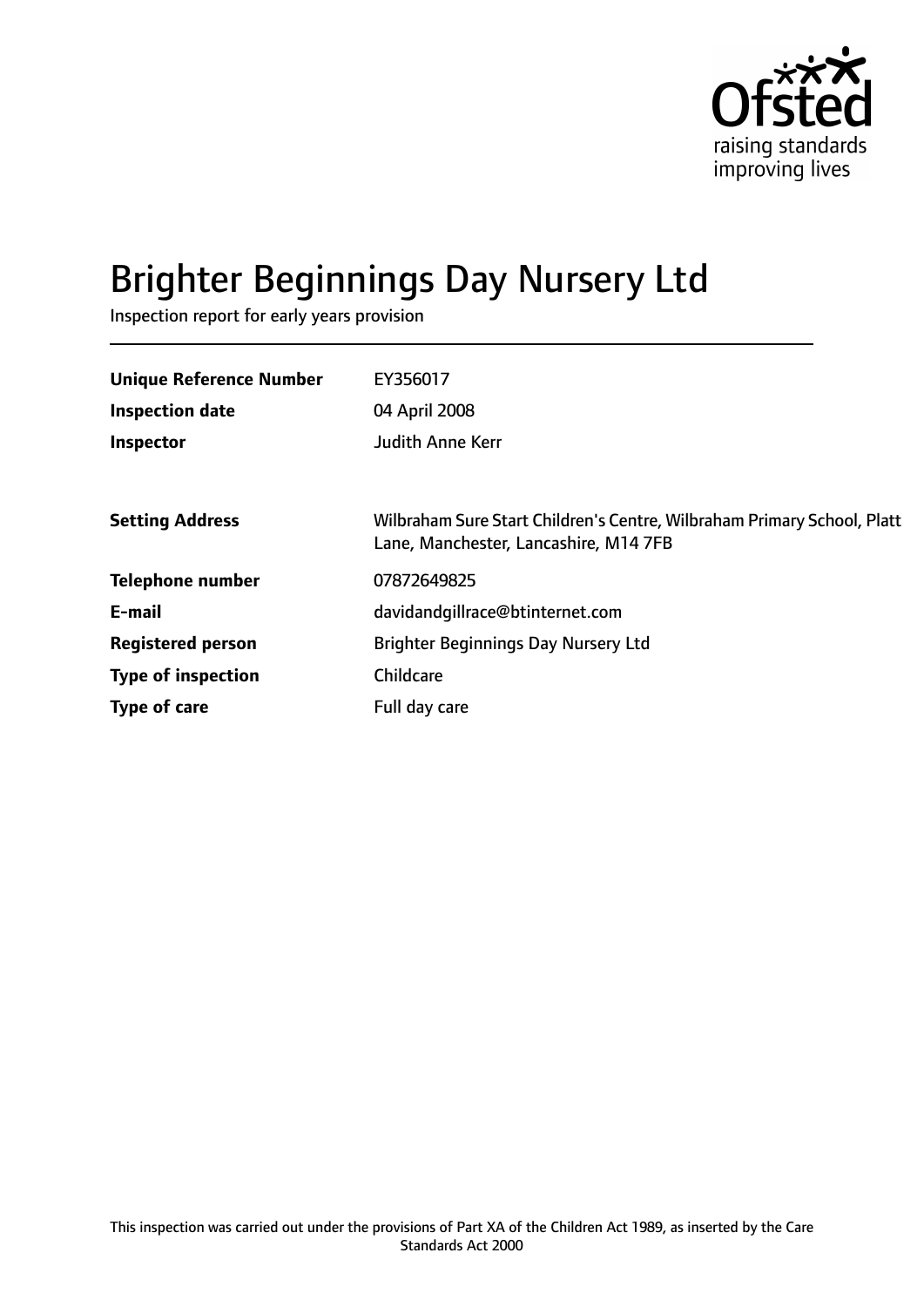## **ABOUT THIS INSPECTION**

The purpose of this inspection is to assure government, parents and the public of the quality of childcare and, if applicable, of nursery education. The inspection was carried out under Part XA Children Act 1989 as introduced by the Care Standards Act 2000 and, where nursery education is provided, under Schedule 26 of the School Standards and Framework Act 1998.

This report details the main strengths and any areas for improvement identified during the inspection. The judgements included in the report are made in relation to the outcomes for children set out in the Children Act 2004; the National Standards for under 8s day care and childminding; and, where nursery education is provided, the *Curriculum guidance for the foundation stage.*

The report includes information on any complaints about the childcare provision which Ofsted has received since the last inspection or registration or 1 April 2004 whichever is the later.

## **The key inspection judgements and what they mean**

*Outstanding: this aspect of the provision is of exceptionally high quality Good: this aspect of the provision is strong Satisfactory: this aspect of the provision is sound Inadequate: this aspect of the provision is not good enough*

For more information about early years inspections, please see the booklet *Are you ready for your inspection?* which is available from Ofsted's website: *www.ofsted.gov.uk.*

## **THE QUALITY AND STANDARDS OF THE CARE**

On the basis of the evidence collected on this inspection:

The quality and standards of the care are good. The registered person meets the National Standards for under 8s day care and childminding.

## **WHAT SORT OF SETTING IS IT?**

Brighter Beginnings Day Nursery is one of five operated by a limited company. It was registered in 2007 and operates from one room within Wilbraham Sure Start Children's Centre in the grounds of Wilbraham Primary School, Manchester. A maximum of 25 children may attend the nursery at any one time. The nursery is open each weekday from 07.30 to 18.00 for 51 weeks of the year. All children share access to secure out door play areas.

There are currently 16 children aged from five months to three years on roll. The nursery supports children with disabilities and English as an additional language.

The nursery employs nine staff. Of these, six of the staff, including the manager hold appropriate early years qualifications.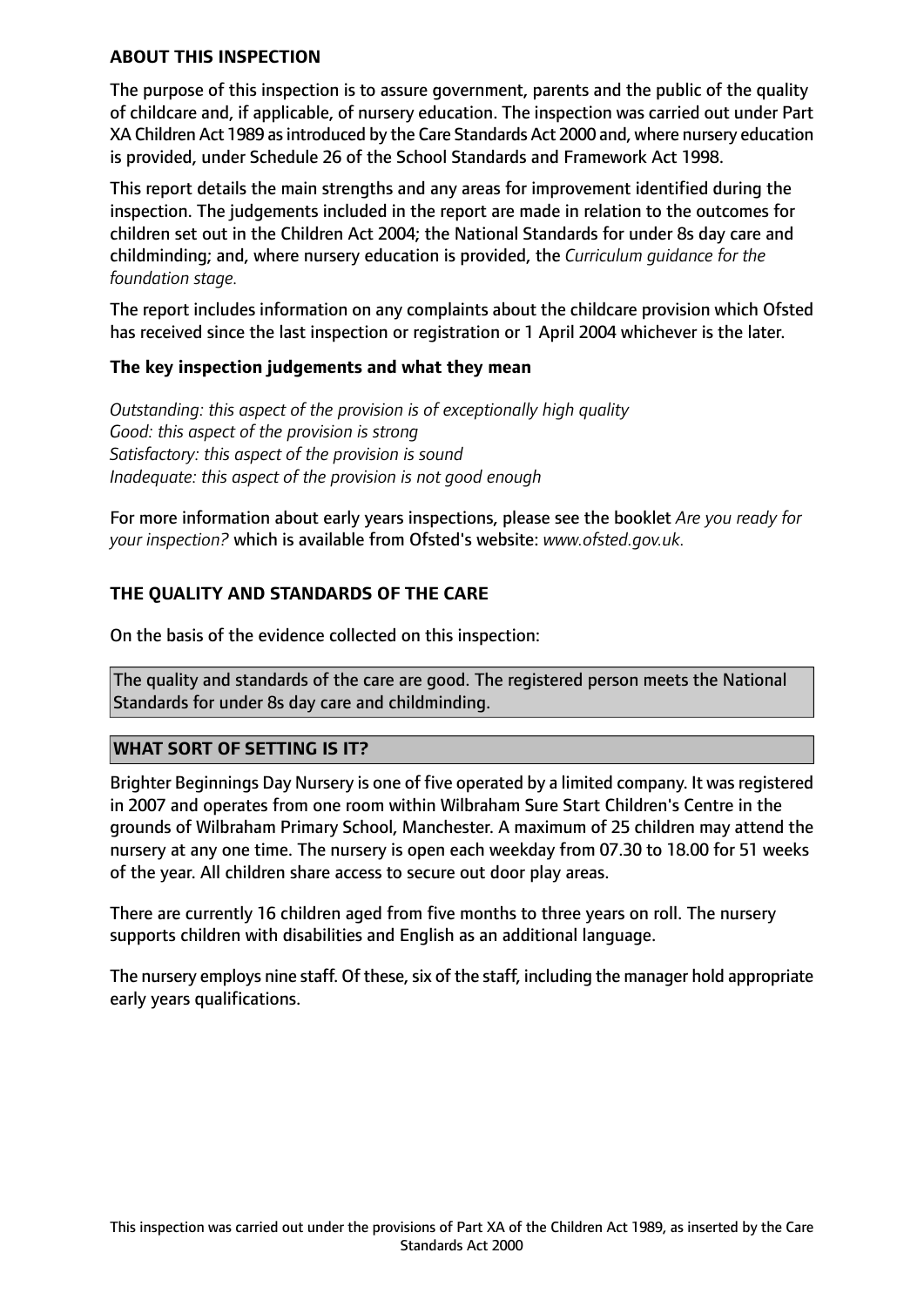## **THE EFFECTIVENESS OF THE PROVISION**

#### **Helping children to be healthy**

The provision is good.

Children learn about the importance of personal hygiene through suitably organised routines. They wash their hands before eating and after using the toilet. Staff adhere to the detailed health and safety procedures to ensure good standards of hygiene are maintained throughout the premises. For example, they wear gloves and aprons for nappy changing. Children are protected from the spread of infection because there are written policies in place which are implemented by staff. Staff have up to date training in first aid so that in the event of an accident they understand the procedures to follow. Systems are in place for recording accidents and medication.

Individual dietary requirements are complied with. For example, the nursery provides non dairy and nut free menus. This ensures parents' wishes are respected and children remain healthy.

The children benefit from a healthy diet as staff offer them a variety of healthy balanced options, including fresh seasonal fruit and vegetables. Children are able to help themselves freely to drinking water during the day to keep themselves hydrated.

Children have daily opportunities to engage in variety of physical play experiences. Indoors they push the buggies and crawl on the mats. They enjoy regular outdoor play when they are able to run, climb and ride the bikes and scooters. These activities allow children to develop their coordination and balance.

## **Protecting children from harm or neglect and helping them stay safe**

#### The provision is good.

Children are well looked after in premises that are secure and welcoming. Children and their carers are welcomed individually by staff. They have access to a range of excellent resources that are of fine quality and age appropriate for their needs. Activities are invitingly laid out for the children and there is a system so that they can choose their own toys, resources and activities as they are stored in low accessible storage shelves. This encourages the children's independence and sense of self-esteem and helps them to progress in all areas of their development.

Staff are vigilant about assessing risks to children and all areas are checked on a daily basis so that children are cared for in a safe and secure environment. Key coded locks control entry to the premises, but the procedures to be followed in the event of a visitor arriving are not consistently implemented to ensure an accurate record is maintained. Children are kept safe whilst moving around the nursery because staff are well deployed and provide children with good supervision. Regular fire drills are practised with the children to ensure they understand what to do in the event of an emergency. Staff follow the clear agreements with parents to ensure children are only collected by authorised persons.

Children are well protected by staff who fully understand how to implement the setting's procedures for safeguarding children. Existing injuries are recorded and staff are aware of how to report any concerns in order to protect children from harm and abuse.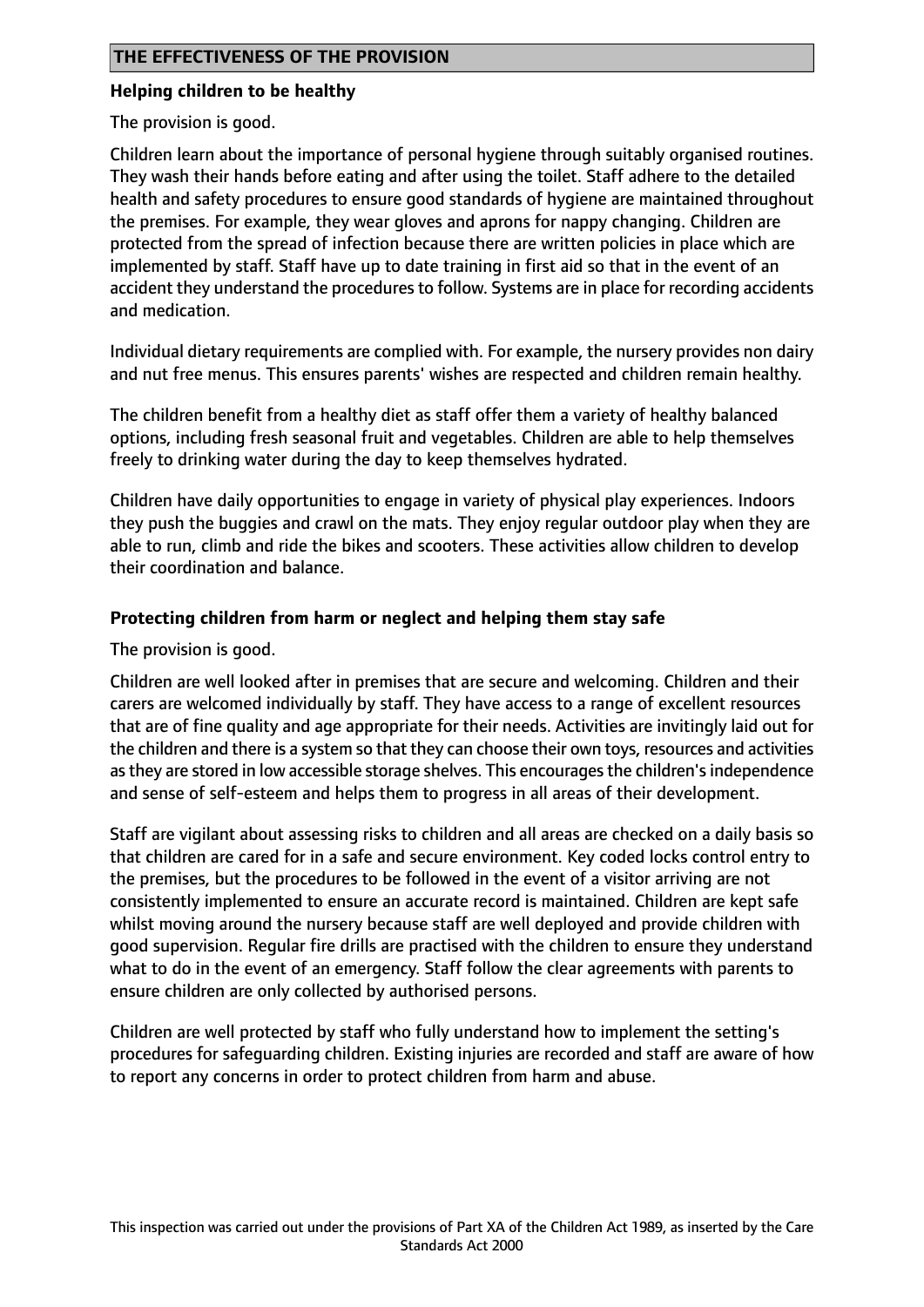## **Helping children achieve well and enjoy what they do**

The provision is good.

There is a relaxed and contented atmosphere within the nursery. Children are well settled, receive individual attention and appropriate hugs from staff. They are given opportunities to initiate their own play as they are able to freely choose their own activities and resources. As a result, their confidence and self-esteem are promoted. Staff demonstrate skill in striking a balance between child-led and adult-led activities. They are always on hand to encourage and support children. This makes children feel secure and increases their sense of well-being.

Staff deploy themselves well to provide good care and support to the children. For example, they recognise when children are tired or hungry and make them comfortable, which helps children feel safe and secure. Children spend their time purposefully and develop their social skills asthey play alongside each other and cooperatively with their peers. For example, playing in the sand and water.

Children's creativity is developed as they enjoy a wide range of activities including play dough, painting, pasta collage, gloop and making cards. They particularly enjoy looking at themselves in the mirror and then making their own image with a painted face, funky foam hands and feet and feathers for hair. Their efforts are fully celebrated through the colourful displays of their achievements. They develop their imaginary skills as they play in the home corner and brush the doll's hair. Early mathematics is supported as staff use everyday experiences to enhance children's learning. For example, they learn about numbers through counting how many children are around the table and they explore what will sink or float in the water. Children have many opportunities for sensory experiences, such as fruit tasting, exploring pasta and dough and planting bulbs.

The younger children are effectively integrated into the group and they have opportunities to play with older children. Staff have a clear understanding of the 'Birth to three matters' framework and this is reflected in the planning which takes into consideration individual children's learning to move them on to the next stage of their development.

## **Helping children make a positive contribution**

The provision is good.

Children learn to acknowledge and accept differences within society. They participate in a variety of activities regardless of gender, which helps them to develop a positive attitude and respect for others. For example, they make lanterns and paper dragons as part of their celebrations for Chinese New Year. Children with disabilities receive good support from staff who work closely with parents and outside agencies to meet their needs. Staff demonstrate a secure knowledge and positive attitude towards the inclusion of all children.

The children are developing a good understanding of what is right and behave well towards one another. Staff continually praise effort and achievement and children respond well to their realistic expectations of behaviour. This helps the children to start learning to play cooperatively and to share and take turns, for example, when playing with the bikes. Staff gently remind children of boundaries, such as asking them to 'sit down please' as a child is reminded not to climb on the chair as he might fall.

The staff share good relationships with parents and carers. This ensures that children settle well. Children experience consistency of care between home and nursery due to good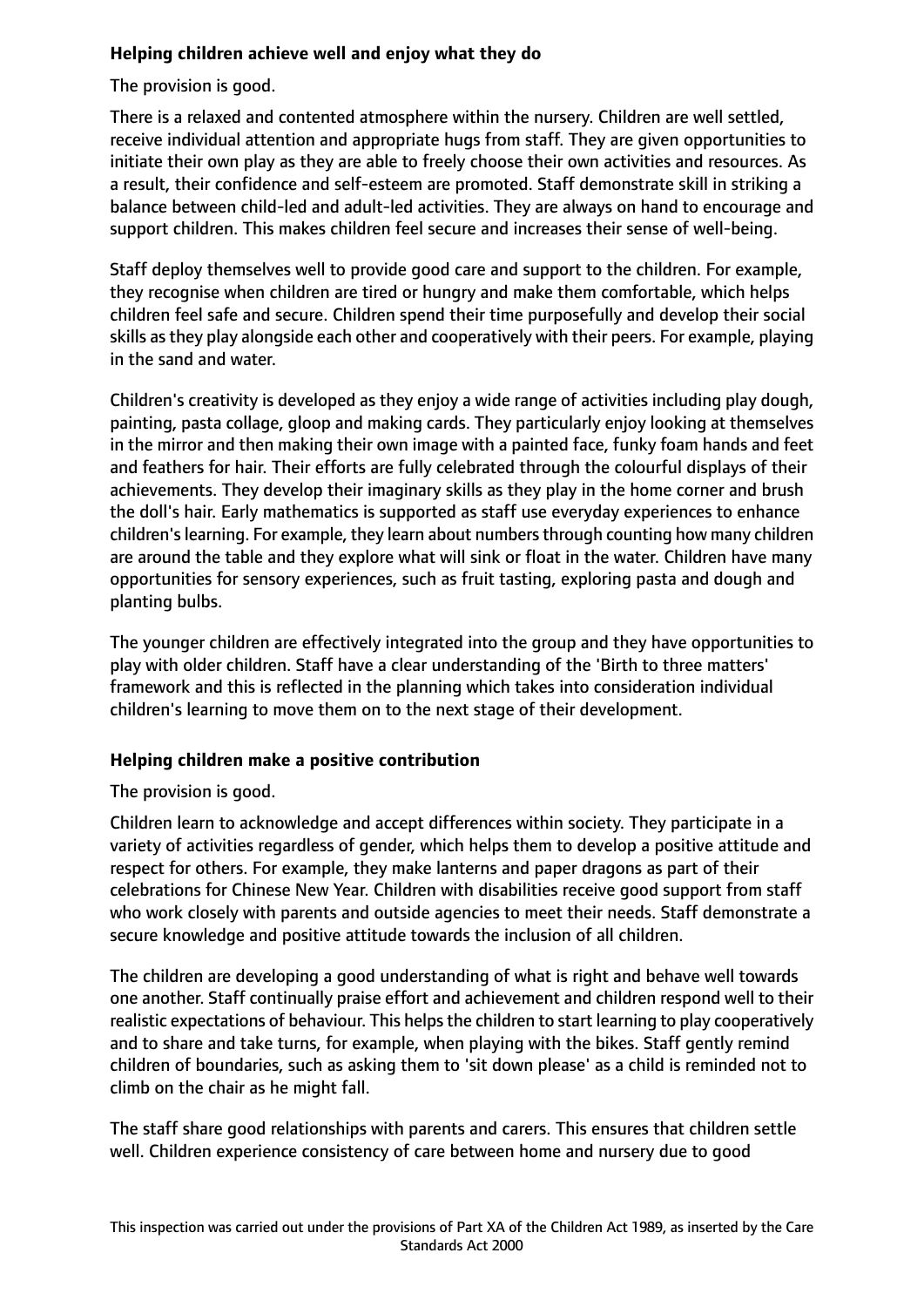communication systems between parents and staff. At the beginning of children's placements, parents and staff meet to share detailed information about children and complete an 'All about me' book. Staff use this information to ensure children's individual needs are met. Every eight weeks staff share children's progress with parents and agree the next steps of children's development and learning. As a result, parents are fully involved in their child's progress.

## **Organisation**

The organisation is good.

There are effective recruitment procedures in place which ensure that staff are appropriately vetted and qualified. Ratios of staff to children are maintained, which contributes to children's well-being. Staff work closely together as a team and are deployed well to ensure that children are not placed at risk. They are supported in their work through regular individual meetings, staff meetings and ongoing training. The manager demonstrates that staff contributions are valued. For example, staff suggestions are explored and acted upon.

All the required policies and procedures are in place and are implemented by staff. Records on children and staff are securely locked away to ensure confidentiality is maintained. However, parents do not consistently countersign medication records and consent for seeking any necessary emergency medical advice or treatment is not sought from parents. As a result, children's health is at risk.

Overall, the provision meets the needs of the range of the children for whom it provides.

## **Improvements since the last inspection**

Not applicable.

# **Complaints since the last inspection**

Since registration there have been no complaints made to Ofsted that required the provider or Ofsted to take any action in order to meet the National Standards.

The provider is required to keep a record of complaints made by parents, which they can see on request. The complaints record may contain complaints other than those made to Ofsted.

# **THE QUALITY AND STANDARDS OF THE CARE**

On the basis of the evidence collected on this inspection:

The quality and standards of the care are good. The registered person meets the National Standards for under 8s day care and childminding.

# **WHAT MUST BE DONE TO SECURE FUTURE IMPROVEMENT?**

## **The quality and standards of the care**

To improve the quality and standards of care further the registered person should take account of the following recommendation(s):

•review the procedures for admitting visitors to the nursery